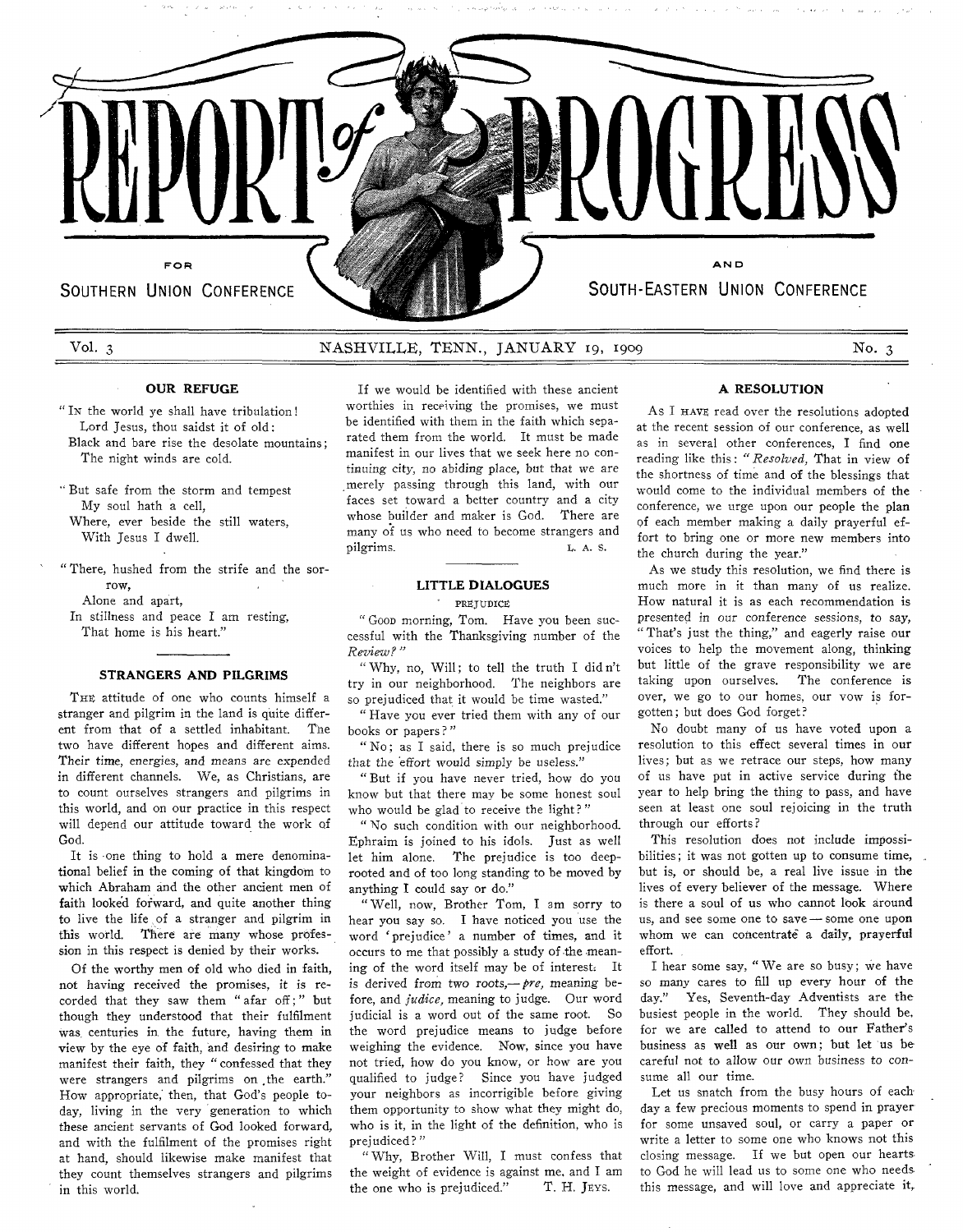perhaps even more than we have. . How this will strengthen our hearts, bring new life and courage into our lives, and we shall eagerly reach out to do more for him who has done so much for us.

In the Week of Prayer reading by Sister-White for Dec. 12, we read: " The end of all things is at hand." May God help each of .... us to realize the force of this statement, and use at least a tew scattered moments of the  $\alpha$   $\mathbf{W}$  soul, thou too shouldst to thy knees day in active service for him.

- Let us gather up the moments idle moments day by day,
- In our pathway all may find them, scattered thick along our way;
- Let us use them  $-$  faithfully use them  $-$  in God's harvest-field so white,
- For so soon will come the sunset, and the long dark hours of night.
- Life's work will then be over, our records all we'll meet;
- Have we trophies for the Saviour to lay at his wounded feet?

MRS. J. F. POGUE.

# **THAT NEXT HOUSE**

FROM a letter written by one of our canvassers, I copy the following experience: $-$ 

"I went down to ------- Wednesday morning on the early train, and worked all day. I worked harder than I ever did, but I did not get many orders [\$8.50 worth].

" There are five families of our Catholic friends in  $\frac{m}{n}$ , and they were the first Catholics I have met in my work. I canvassed one lady, and she told me there was no use in my going to the next house, as they were Catholics. But I told her I would try. So I asked the Lord to help me that I might sell her a book, and sure enough she took ' Coming King.' That was the first one that I sold that day."

This experience should teach us never to pass any one by. We should work from house to house, that we may save some.

A. L. MANOUS.

## **ONE WEEK IN CORBIN, KY.**

SUNDAY morning I went to the Presbyterian Sunday-school. We had a spiritual lesson in the Bible class, taught by the pastor's wife. As I took part in the lesson, I received a hearty welcome, and an invitation to come -again. In the afternoon I went to the Y. M. 'C. A. and took part in the Bible class there, and they also gave me a hearty welcome.

*I* met the Congregational pastor, and he invited me to lead the prayer-meeting in his church Wednesday night. The Lord helped me to give them a good talk on temperance. Saturday night he again asked me to talk on the signs of the times. I did so, and the Lord blessed the word.

During the week I got into an argument with a Holiness preacher. Later on, he came to my room with texts of Scripture to show me the truth; the result was that he found the truth himself. He has kept his first Sabbath, and is now rejoicing in the light.

I sold " Bible Footlights " to an old lady who was trying to keep two days. I delivered

# **BURDENS**

A poet has beautifully expressed the real thought of our " burdens " in the following words:—

" The camel, at the close of day,

| Kneels down upon the sandy plain           |  |
|--------------------------------------------|--|
| To have his burden lifted off.             |  |
| and a more<br>$ -\text{And}$ rest to gain. |  |

When daylight draweth to a close, And let thy Master lift the load And grant repose.

" Else how couldst thou to-morrow meet With all to-morrow's work to do, If thou thy burden all the night Dost carry through?

" The camel kneels at break of day To have his guide replace his load, Then rises up anew to take The desert road.

" So thou shouldst kneel at morning's dawn, That God may give thee daily fare, Assured that he no load too great Will make thee bear."

The canvasser who really works eight or ten hours a day needs to " rest in the Lord " as well as to work for him. Let us remember the words recorded by Isaiah, " In returning and rest shall ye be saved; in quietness and in confidence shall be your strength."

the book the next day, and Sabbath afternoon I had a good Bible study and prayer with her. I gave her a Special *Review* and a number of tracts, and she is now praising the Lord for the new light. I have also given four more Bible readings to interested parties. One family wants me to come every night, and they want to call in their neighbors. I have received other invitaions; one was to teach the Bible in the Holiness church.

The dear Lord helped me to take thirtyfive orders for " Bible Footlights," and I had most wonderful experiences with the people during the whole week. Surely the harvest is ripe, and the angels of the Lord are standing ready to co-operate with his people to " finish the work, and cut it short in righteousness." I feel my great need of more of God's Holy Spirit, to be able to let my light so shine before men, that they may be led to glorify- God, our heavenly Father.

M. J. WEBER.

#### **BEGINNING TO SEE FRUIT**

FROM a canvasser's letter I take the following encouraging quotation:—

"I have had another good week. I have not taken many orders; but the Lord has been good to me, and I am encouraged to press on and be faithful. One person where I staid all night has begun to keep the Sabbath, and others are convinced of the truth."

This experience brings to mind two scriptures : " Behold, I send you forth as sheep in

the midst of wolves; be ye therefore *wise* as serpents and harmless as doves." "He that goeth forth and weepeth, bearing precious seed [Luke 8:11], shall doubtless come again with rejoicing, bringing his sheaves with him." Matt. 10:16; Ps. 126:6.

Doubtless there are many others who would like to have a part in the canvassing work in this field; if so, let us know your wishes in the matter, especially those of you who are in the state and could do some canvassing -now or soon. A. L. MANOUS, *Field Agent*.

## **OBITUARY**

DIED, at Hickory, N. C., Dec. 26, 1908, Jessie Viola Bosworth, aged 44 years, 7 months, and 22 days. Sister Jessie gave herself to the Lord's service early in life. In 1885 she became officially connected with the cause of present truth by accepting the position of assistant secretary in the Iowa Tract Society. Later she was elected secretary in the same office, and served acceptably in that capacity until 1901, when she with her mother left Des Moines, Iowa, and came to North Carolina. Here she immediately assumed the duties of secretary and treasurer of the North Carolina Conference, which offices she held constantly to the day of her death. For a number of years she edited the Iowa conference paper, the *Worker's Bulletin*, and later the North Carolina *Messenger.* Carefulness, efficiency, accuracy, neatness, and unostentatious devotion to duty characterized all her ways. Though frail of body, and physically weak, cheerfulness and bright, uncomplaining joyousness were most marked in her life. She leaves her aged mother to mourn, and every one who ever knew her is likewise a mourner.

Her greatest ambition was to see the cause that she loved continue to grow and prosper. She died in the work. Less than twenty-four hours before she died, she signed receipts, made entries, etc. We laid her away in the graveyard at Hildebran, N. C. Funeral discourse by the writer from Matt. 13:28, first clause. T. H. JEYS.

DIED at Natchez, Miss., Jan. 7, 1909, of kidney poison, Maggie Eva Stewart, daughter of Brother and Sister C. E. Stewart, aged twelve years.

Maggie loved the Sabbath and spoke in defence of the truth. During the week of prayer she took active part in the prayer and social services, and two or three days before her death she sang her favorite hymn, Redeemed. She also sang No. 684, " Christ in Song."

As it proved impossible to have one of our ministers present, the funeral services were conducted by the Episcopal pastor. With sadness we laid her away to await the call of the Life-giver, but we mourn not as those who have no hope. MRS. CORA SMITH.

Make perfection your aim, and be satisfied with nothing less.

Remember that work well done is the highest testimonial of character you can receive. — *Selected.*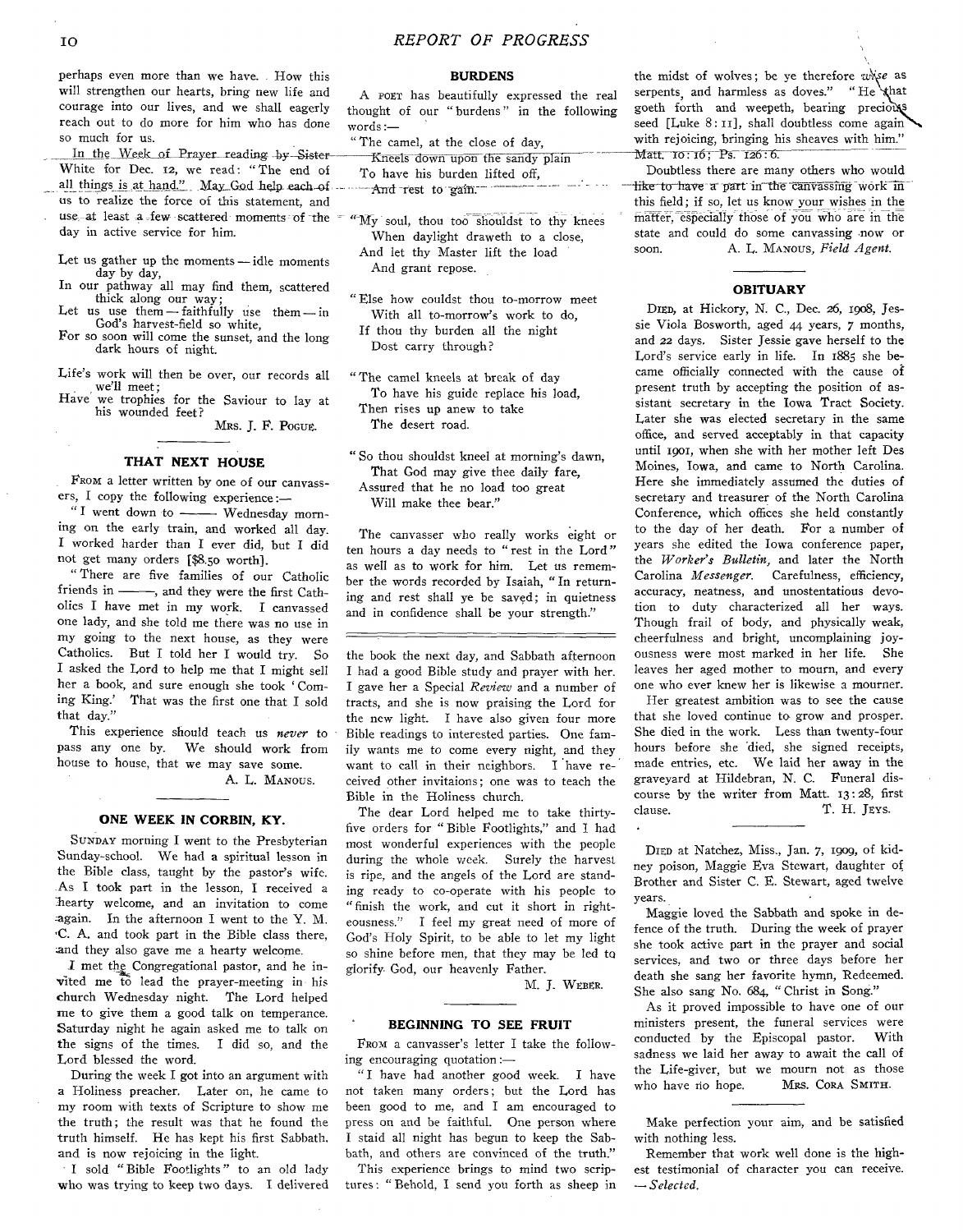# ${\rm \bf \hat{T}}$ HE STANDARD OF ATTAINMENT

WE have just entered upon a new year, and ^ 1 am sure we each intend to make this our banner vear.

One way to do this is to begin now to prepare for the examination on the fundamental points of our faith and the history of our denomination, which will be given in March, 1909. This is something all of our youth should know, and why not say now, " I will pass this examination, and thus obtain a certificate of attainment from the General Conference Department of Missionary Volunteers."

Will not the church elders do all they can to aid in this important work? All of our youth must be workers for God, and before they can do efficient work, they must reach this standard. Shall we not have a number who will take this examination in March?

I will be glad to correspond with any in the Tennessee River Conference in regard to this. MRS. G. G. LOWRY.

Amory, *Miss., Pine Grove Academy.*

### **THE SOUTHEASTERN UNION CONFER-ENCE**

**Summary of Canvassing Work for December, 1908**

| Conf. Ag'ts Hrs. Orders Value Deliv.                            |  |         |                |               |
|-----------------------------------------------------------------|--|---------|----------------|---------------|
| Cumb. 19 1575 392 \$780.35 \$1153.71                            |  |         |                |               |
| Ga $6\quad 774\quad 83\quad 216.05\quad 676.02$                 |  |         |                |               |
| N. Car.  II 751 250 416.85 432.75                               |  |         |                |               |
| S. Car.  16                                                     |  |         | 764 411 365.00 | 420.80        |
| Fla. 8                                                          |  | 270 105 |                | 264.65 101.00 |
| $\mathbf{r}$ and $\mathbf{r}$ and $\mathbf{r}$ and $\mathbf{r}$ |  |         |                |               |

Totals .. . . 60 4143 1331 2051.90 2784.28 V. O. COLE, General Agent.

#### **MISSION NOTES**

THE brethren have arranged to hold a tentmeeting in northern Japan, about two hundred miles up from Tokyo, immediately following their Kozu camp-meeting. This is in a vicinity where systematic work has been carried forward in the distribution of literature, and it is hoped that the three-weeks' effort with the tent will result in a company of Sabbath-keepers. Shall we not pray that this may be so ?

PROFESSOR DRUMMOND, speaking of the wonderful influence of David Livingstone upon the African, says, " Wherever David Livingstone's footsteps are crossed in Africa, the fragrance of his memory seems to remain." In confirmation of this statement, he related the following incident:—

" While staying with Matola, I was told there was a man who specially wanted to see his English visitors, because he had known something of a white man in old days, and if we were at all like him, he should like to make our acquaintance. I desired that he might be presented to us. Forthwith he came — a pompous old man, who spoke in a dignified manner, and who had evidently some information to communicate. He began with much mystery to tell of a white man, who, ten years ago, had traveled with him to .Mataka's town; a white man, he said, whom to have once seen and talked with was to remember forever; a white man who treated black men as his broth-

#### **WHEN JESUS IS THERE**

He has given us all a work to do; But we must ask him to help us through; When we're on our knees in earnest prayer, 'Tis sweet to know that Jesus is there.

Over the rocks and in caves we go, Telling poor souls of Him who saves; Through the fields and o'er plains, everywhere, 'Tis sweet to know that Jesus is there.

From cottage to cottage in the valleys we tread,

The Saviour tells us his message must spread; Let us hasten on; why should we care? 'Tis sweet to know that Jesus is there.

There is joy in heaven, must we then grieve? Our earthly homes we soon shall leave. No more of this world's grief and despair; How sweet to know that Jesus is there. WALTER KIRKHAM.

ers, and whose memory would be cherished all along that Rovuma Valley after we were all dead and gone. Then he described him a short man with bushy mustache and a keen, piercing eye, whose words were always gentle, and whose manners were always kind, whom as a leader it was a privilege to follow, and who knew the way to the hearts of all men. This was the description this African savage (as men speak) gave of Doctor Livingstone." And now the last message of mercy is being heralded all through that part of dark Africa where Livingstone explored and where he laid down his life. Who dare deny that in God's planning that time and this have a vital connection ?

#### **KENTUCKY, NOTICE**

OUR first canvassers' institute for 1909 will be held at Bowling Green, Ky., Feb. 7 -19. Following this we will hold one at Louisville, Feb. 22 to March 2.

I hope all will take notice and plan to attend. Bring your Bible and prospectus. All expecting to attend either one of these institutes, will please write me at once, and state what book you expect to handle.

All who do not expect to come, please ask the Lord if he has excused you from this work. Address me at Bowling Green, Ky.

C. F. DART, Field Agent.

#### **HIS FIRST EFFORT**

I HAVE just received a letter from one of our Georgia brethren containing the following statement:—

" I here enclose you statement or report of my first effort in the canvassing work: 50 hours; papers sold, 322; value, \$32.20."

This is an encouraging beginning. We hope this brother can keep this record up right along, and we do not doubt but that he can. Are there rfot others who could enter the canvassing work, either for books or papers? We shall be glad to hear from any who have any interest in this line of work. Write us. about it. A. L. MANOUS, Field Agent. *54 Beecher Street, Atlanta, Ga.*

## **CANVASSING REPORT**

#### **For Week Ending Jan. 2, 1909 Southern Union Conference**

| NAME- |                                      |      |                 | Book Hours Value Deliv'd |
|-------|--------------------------------------|------|-----------------|--------------------------|
|       | ALABAMA CONFERENCE                   |      |                 |                          |
|       | I W Peevy 2wBFL 33 \$28 25           |      |                 |                          |
|       | $J L$ Pope 2w $BFL$ 7                |      | 5.50            | II 50                    |
|       | $R L$ Etheredge BFL 46 25 00         |      |                 |                          |
|       | E A KeateBFL 46 35 50                |      |                 | 900                      |
|       | M L IvoryBFL 50 44 00                |      |                 | I 90                     |
|       | LOUISIANA CONFERENCE                 |      |                 |                          |
|       |                                      |      | 31 50           |                          |
|       | MISSISSIPPI CONFERENCE               |      |                 |                          |
|       | Mrs Mary MundyBFL 29                 |      | $^{\circ}22$ 00 | 4 00                     |
|       | W H Haddon $mofN$ 34                 |      | 45 45           | 4 65                     |
|       | M C WhitmarshMISC 25                 |      | II4 00          |                          |
|       | TENNESSEE RIVER CONFERENCE           |      |                 |                          |
|       | H C Balsbaugh $\frac{6}{7}$ 29 36 30 |      |                 |                          |
|       |                                      |      |                 | 72 50                    |
|       | R H HazeltonMISC 10 12 00            |      |                 |                          |
|       | C H McColrey D&R 29                  |      | 1850            |                          |
|       |                                      | - 5  |                 | 28 25                    |
|       | RECAPITULATION                       |      |                 |                          |
|       | Alabama Conference 182               |      | 138 25          | 22 40                    |
|       | Louisiana Conference 32              |      | 31 50           |                          |
|       | Mississippi Conference               | - 88 | 18145           | 865                      |
|       | Tennessee River Conf 88              |      | 74 25           | 100 75                   |
|       |                                      |      |                 |                          |
|       | Totals   390 425 45                  |      |                 | 131 80                   |

## **Southeastern Union Conference**

| CUMBERLAND CONFERENCE                    |                |        |        |       |       |
|------------------------------------------|----------------|--------|--------|-------|-------|
| J A CaldwellMISC                         | 33             | 1485   |        |       | 35    |
| Fred Meister BFL                         | 25             | 23 65  |        | 26 00 |       |
| F B Sedore 2WBFL                         | 32             | 26 45  |        | 73 30 |       |
| GEORGIA CONFERENCE                       |                |        |        |       |       |
| J<br>A KimmellBFL                        | 28             |        | 550    |       | I 00  |
| W D HughesMISC                           | 18             |        | I 00   |       | 2 00  |
| J A SudduthBFL                           | 18             | II 50  |        |       | 750   |
| Mrs A L ManousD&R                        | I              |        |        |       | I 00  |
| J D Andrewscc                            | 42             |        |        |       | 7.50  |
| Mrs Onie Henderson. D&R                  | $\overline{a}$ |        | 2 50   |       | 140   |
| Thos Henderson PAPERS                    | 9              |        |        |       | 460   |
| Mrs R O TerryD&R                         | 22             | 22 60  |        |       | 7 00  |
| Martin Grim D&R                          | 12             |        | 7 95   |       | 176   |
| FLORIDA CONFERENCE                       |                |        |        |       |       |
| $Wm$ J Hamer D&R                         | .22            | 27.50  |        |       |       |
| John C HamerD&R                          | 22             | 1150   |        |       |       |
| NORTH CAROLINA CONFERENCE                |                |        |        |       |       |
| J.                                       | 16             |        |        |       | 9 OS  |
| $G$ L Kerley $R$ &R                      | 39             | 26 30  |        |       | 5 30  |
| R L UnderwoodD&R                         | 39             | 47 90  |        |       | I 40  |
| W E Lanier D&R                           | 35             | 59 00  |        |       | 350   |
| SOUTH CAROLINA CONFERENCE                |                |        |        |       |       |
| I R HardenBFL                            | 3              |        | $I$ 35 |       |       |
| $G$ B $Case \ldots \ldots \ldots \ldots$ | 12             |        |        |       | 285   |
| Joseph Revans $\dots \dots$ cc           | 9              | 22 00  |        |       |       |
| Mrs E A Wing.sofp sofp                   | 3              |        | 4 60   |       | 685   |
| RECAPITULATION                           |                |        |        |       |       |
| Cumberland Conference.                   | 90             | 64 95  |        |       | 99 65 |
| Georgia Conference                       | 152            | 51 05  |        |       | 33 76 |
| Florida Conference                       | 44             |        | 39 00  |       |       |
| North Carolina Conf                      | 120            | 133 20 |        |       | 19 25 |
| South Carolina Conf                      | 27             | 27 95  |        |       | 970   |
|                                          |                |        |        |       |       |
| Totals   442 316 15 162 36               |                |        |        |       |       |

In Testimony Vol. 7 is this statement: " Our publishing houses stand before the world as an embodiment of Christian principles. In these institutions, if God's purpose for them is fulfilled, Christ himself stands at the head of the working forces. Holy angels supervise the work in every department."

Of those at work in the field it is said, "Angels of heaven are commissioned to cooperate with the efforts of God's appointed messengers on earth." Again: "All heaven is in activity, and the angels of God are waiting to co-operate with all who will devise plans whereby souls for whom Christ died may hear the glad tidings of salvation."